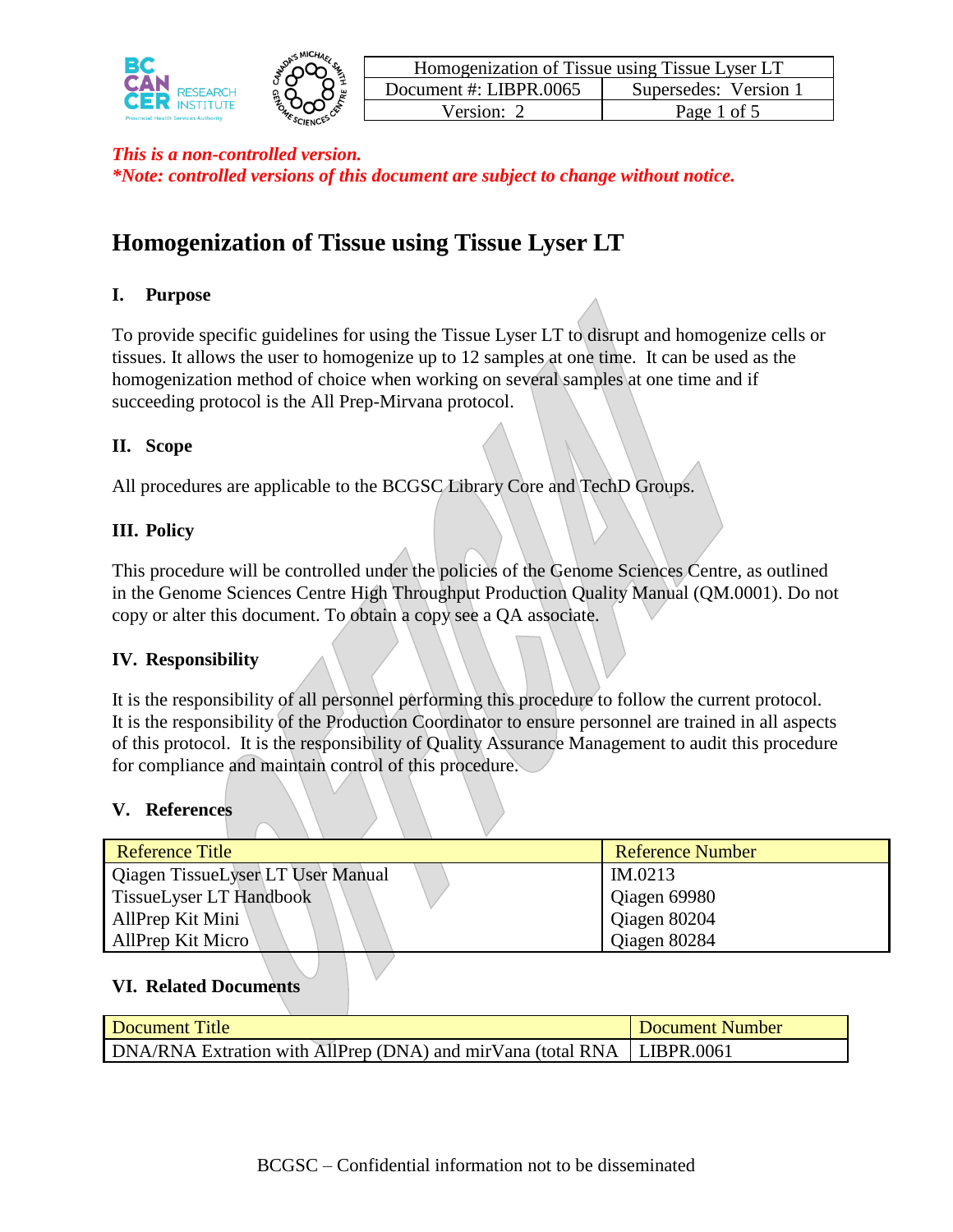



| Homogenization of Tissue using Tissue Lyser LT |                       |  |
|------------------------------------------------|-----------------------|--|
| Document #: LIBPR.0065                         | Supersedes: Version 1 |  |
| Version: 2                                     | Page 2 of 5           |  |

| Document Title                 | Document Number |
|--------------------------------|-----------------|
| with small RNA) Isolation Kits |                 |
| <b>VII Safety</b>              |                 |

#### **VII.Safety**

.

All Laboratory Safety procedures will be complied with during this procedure. The required personal protective equipment includes a laboratory coat and gloves. See the material safety data sheet (MSDS) for additional information.

# **VIII. Materials and Equipment**

| Name                                       | Supplier        | <b>Number</b> | Model or Catalogue # |
|--------------------------------------------|-----------------|---------------|----------------------|
| TissueLyser LT Adapter, 12-Tube            | Qiagen          | 69982         |                      |
| Stainless Steel Beads, 5 mm (200)          | Qiagen          | 69989         |                      |
| Sample Tubes RB (2 ml) (1000 x 2 ml        | Qiagen          | 990381        |                      |
| sample tubes, for TissueLyser LT)          |                 |               |                      |
| <b>Reagent DX</b>                          | Qiagen          | 19088         |                      |
| AllPrep Kit Mini                           | Qiagen          | 80204         |                      |
| AllPrep Kit Micro                          | Qiagen          | 80284         |                      |
| <b>Fisherbrand Textured Nitrile gloves</b> | Fisher          | 270-058-53    |                      |
| large                                      |                 |               |                      |
| Ice bucket – Green                         | Fisher          | 11-676-36     | ✓                    |
| Wet ice                                    | In house        | N/A           | N/A                  |
| Nuclease Free 2.0 ml eppendorf tube        | Ambion          | 12400         |                      |
| Gilson P2 pipetman                         | Mandel          | GF-44801      |                      |
| Gilson P10 pipetman                        | Mandel          | GF-44802      |                      |
| Gilson P20 pipetman                        | Mandel          | GF23600       |                      |
| Gilson P200 pipetman                       | Mandel          | GF-23601      |                      |
| Gilson P1000 pipetman                      | Mandel          | GF-23602      |                      |
| Neptune barrier tips $10 \mu l$            | <b>CLP</b>      | Bt10XL        |                      |
| Neptune barrier tips $20 \mu l$            | CLP             | Bt20          |                      |
| Neptune barrier tips $1000 \mu$            | CLP             | <b>Bt1000</b> |                      |
| Galaxy mini-centrifuge                     | <b>VWR</b>      | 37000-700     |                      |
| VX-100 Vortex Mixer                        | Rose Scientific | S-0100        |                      |
| Large Kimwipes                             | Fisher          | 06-666-117    |                      |
| Black ink permanent marker pen             | <b>VWR</b>      | 52877-310     |                      |
| <b>Eppendorf BenchTop Refrigerated</b>     | Eppendorf       | 5810R         |                      |
| Centrifuge 5810R                           |                 |               |                      |
| <b>Bench Coat (Bench Protection Paper)</b> | Fisher          | 12-007-186    | ✓                    |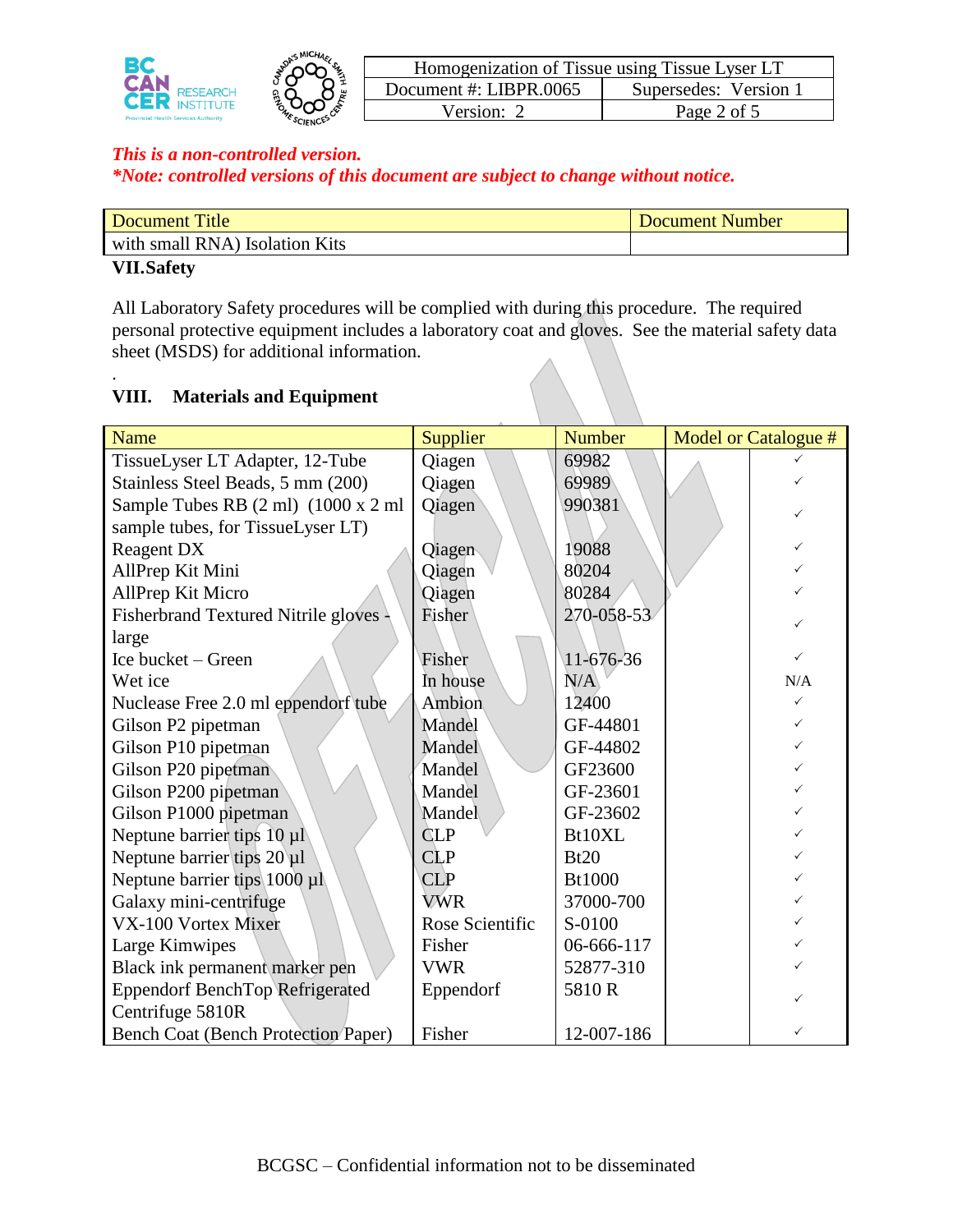



| Homogenization of Tissue using Tissue Lyser LT |                       |  |  |
|------------------------------------------------|-----------------------|--|--|
| Document #: LIBPR.0065                         | Supersedes: Version 1 |  |  |
| Version: 2                                     | Page 3 of 5           |  |  |

## *This is a non-controlled version.*

*\*Note: controlled versions of this document are subject to change without notice.*

| Small Autoclave waste bags 10"X15"  | Fisher           | $01 - 826 - 4$ |  |
|-------------------------------------|------------------|----------------|--|
| Diethylpyrocarbonate (DEPC)-treated | Invitrogen       | 750023         |  |
| water                               |                  |                |  |
| <b>DNAAWAY</b>                      | <b>MBS</b>       | 7010           |  |
| Anhydrous Ethyl Alcohol (100%       | Commercial       | People Soft    |  |
| Ethanol)                            | Alcohol          | ID: 23878      |  |
| 2 mL Phase lock tubes               | <b>Brinkmann</b> | 955154011      |  |
| TCEP, Tris(2-carboxyethyl)phosphine | Sigma Aldrich    | 646547-        |  |
| hydrochloride solution, 0.5M, pH7.0 |                  | 10X1ML         |  |

#### **IX. Procedure**

#### **1. Retrieval of reagents and equipment preparation**

- 1.1. Put on a lab coat and clean pair of gloves.
- 1.2. Wipe down the assigned specific workstation, pipetors, and small equipment with RNAseZap RNAse Decontamination solution.
- 1.3. Lay down new benchcoat.
- 1.4. Change gloves.
- 1.5. Retrieve ice and all required reagents.
- Note: **Tris(2-carboxyethyl)phosphine hydrochloride solution (TCEP) is highly toxic especially via inhalation. It should only be opened in a fume hood. Solutions containing TCEP should be used in the fumehood.**

#### **2. Reagent Preparation (Including Storage Conditions)**

- 2.1. TCEP must be added to Buffer RLT Plus before use at a final concentration of 20mM. Aliquots can be stored for up to 1 month at 4°C. These aliquots are made by the Biospecimen Core Group. Request aliquots based on the number of samples to be processed. Consult with APC to request aliquots.
- **3. Homogenization**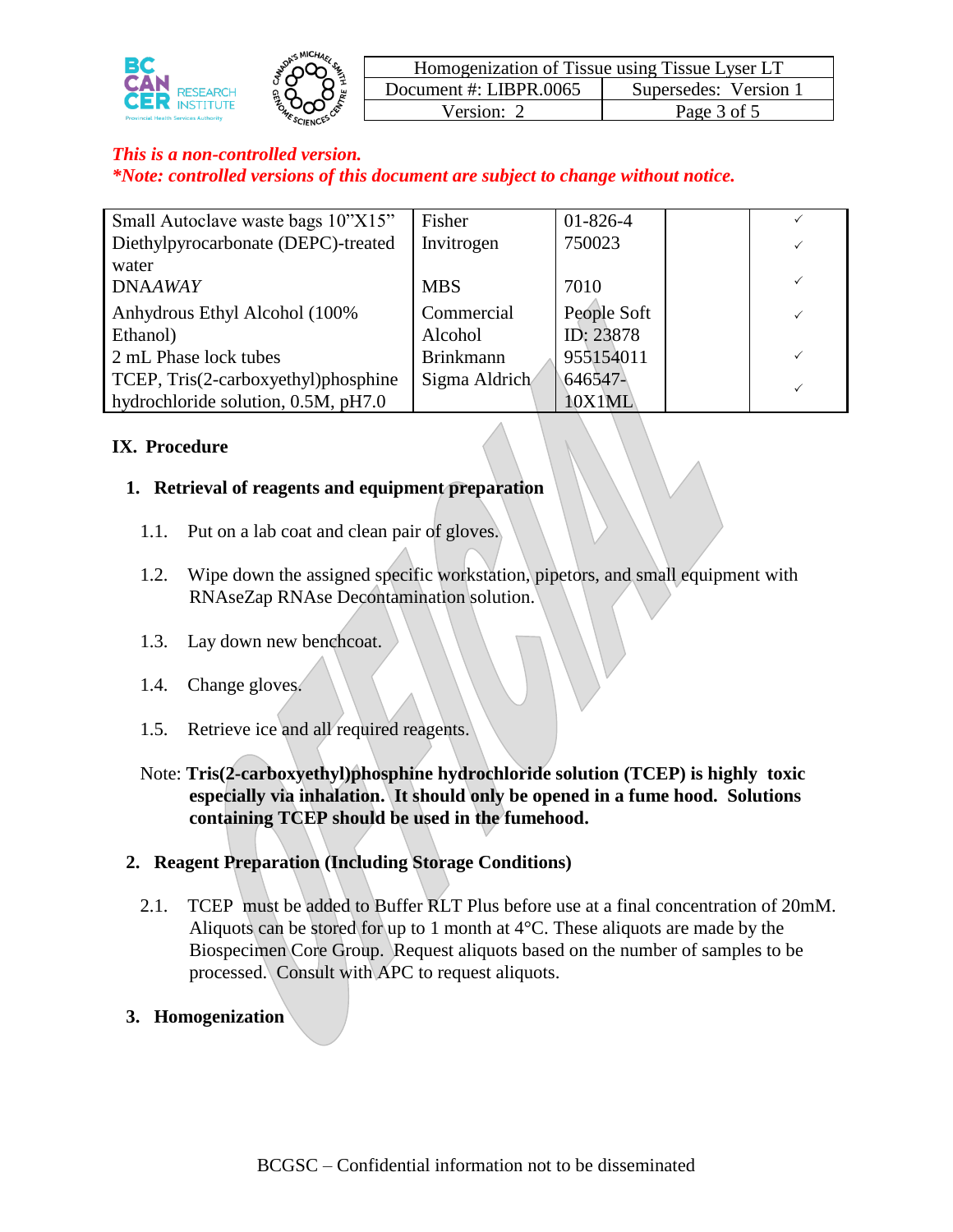



- 3.1. Place 2mL sample tube RB containing 1 stainless 5mm bead on dry ice for 15 min. Keep the insert of the TissueLyser LT adapter at room temperature.
- 3.2. Transfer up to 30mg fresh or frozen tissue to the pre-cooled tubes and incubate for another 15 min on dry ice.
- 3.3. Place the tubes into the insert of the TissueLyser LT Adapter, and incubate at room temperature for 2 min to avoid freezing of lysis buffer in step 3.4. (Do not incubate for longer than 2 min, otherwise the tissue will thaw resulting in potential RNA degradation)
- 3.4. Add the appropriate volume of buffer RLT Plus to each tube.
- Note: Add to 0.5% v/v of Reagent DX to Buffer RLT Plus before starting disruption and homogenization. Use "a" option for tissue amount between 25-30mg or up to  $10<sup>7</sup>$ cells and the "b" option for tissue amount of 5mg or up to  $5 \times 10^5$  cells.
	- (a) 600µL Buffer RLT Plus containing TCEP to each 2mL tube and immediately place in a rack at room temperature.
	- (b) 350µL Buffer RLT Plus containing TCEP to each 2mL tube and immediately place in a rack at room temperature.
- 3.5. Place the insert with the sample tubes into the base of the TissueLyser LT Adapter, which is attached to the TissueLyser LT. Make sure that the adapter is balanced when fewer than 12 samples are to be processed.
- 3.6. Place the lid of the TissueLyser LT Adapter over the insert, and screw the knob until the lid is securely fastened.
- 3.7. Operate the TissueLyser LT for 1-2 minutes at 50Hz.
- 3.8. Remove the tubes from adapter and check for homogenization.
- 3.9. If samples are not completely homogenized, return the tubes to the insert.
- 3.10. Operate for another 1 minute at 50Hz.